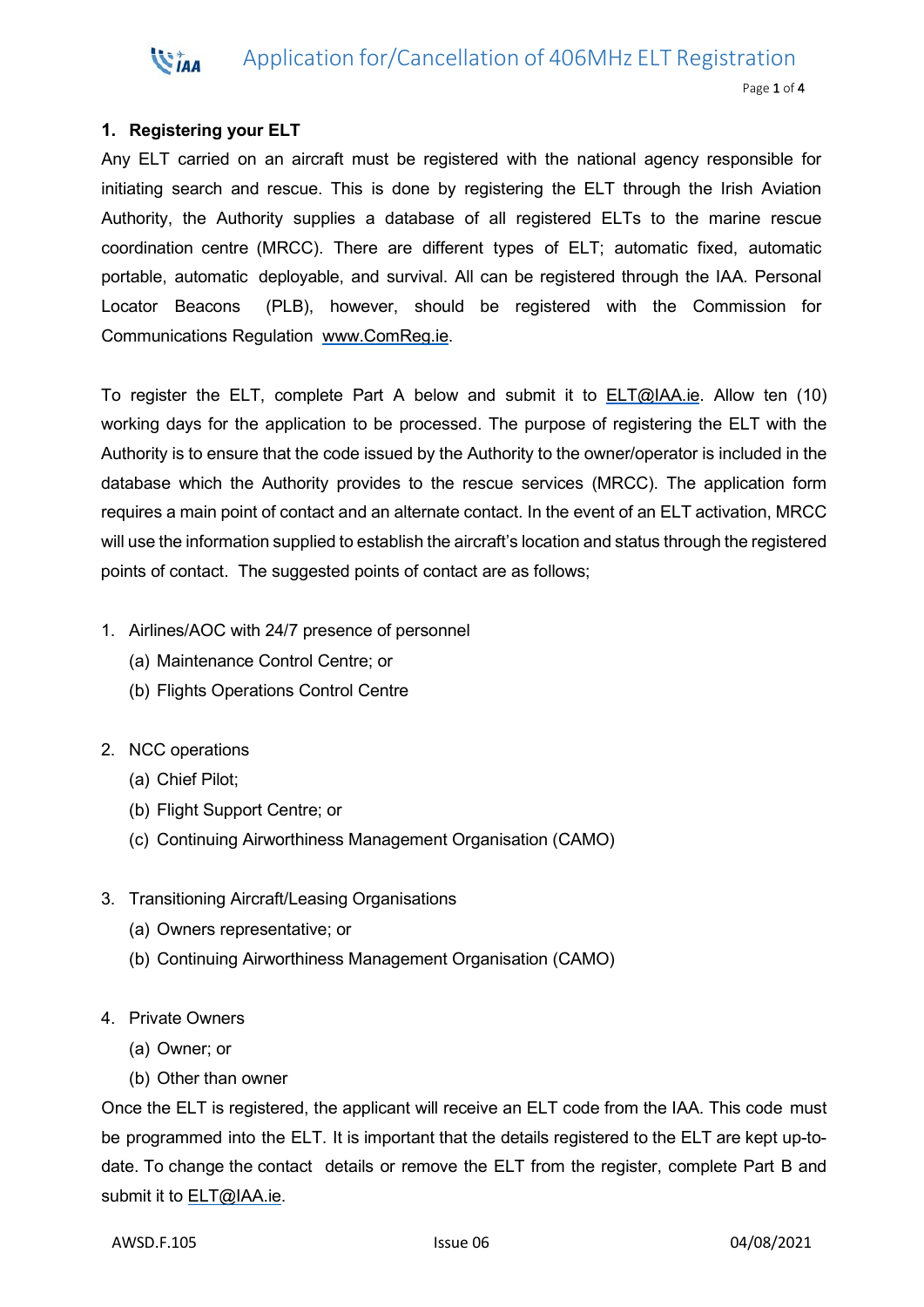Application for/Cancellation of 406MHz ELT Registration

#### Page 2 of 4

## **2. IAA Supported Protocols**

**WIAA** 

When the ELT is registered, the applicant will receive a code which must be programmed into the unit. This code is a unique identifier for that unit and will assist the rescue services in the event of an ELT activation. Ireland has adopted the use of the serialized protocol in accordance with ICAO Annex 10, which means the code is linked to a unique serial number (either an assigned serial number or the serial number of the ELT registered. This allows for an owner/operator to move ELTs between aircraft without having to change ELT code programmed on the unit.

The applicant must indicate on the application form the protocol required based on the ELT standard and system configuration:

- Serial User no navigation source input therefore no position location data transmitted. ELT coded with ELT serial number.
- User Location navigation source input (internal or external), location data transmitted with low (4-minute) resolution – applicants should check the ELT capability. ELT coded with ELT serial number.
- Standard Location navigation source input (internal or external), location data transmitted with high (4-second) resolution – applicants should check the ELT capability. ELT coded with IAA assigned serial number.

**Note:** *The Owner/Operator is responsible for knowing the code programmed into each of their* ELTs and which aircraft they are fitted to, as this information will be essential in the event of an *ELT activation.*

## **3. Cancelling the registration**

When the ELT is no longer under the control of the person/organization that registered the ELT or is removed from service / decommissioned, the ELT registration must be cancelled. If the ELT is transferred as part of an aircraft transfer, the operator/owner must notify the IAA of the ELT registration change/cancellation.

### **It is the owner's responsibility to ensure that the details registered to an ELT remain**

**current and accurate.**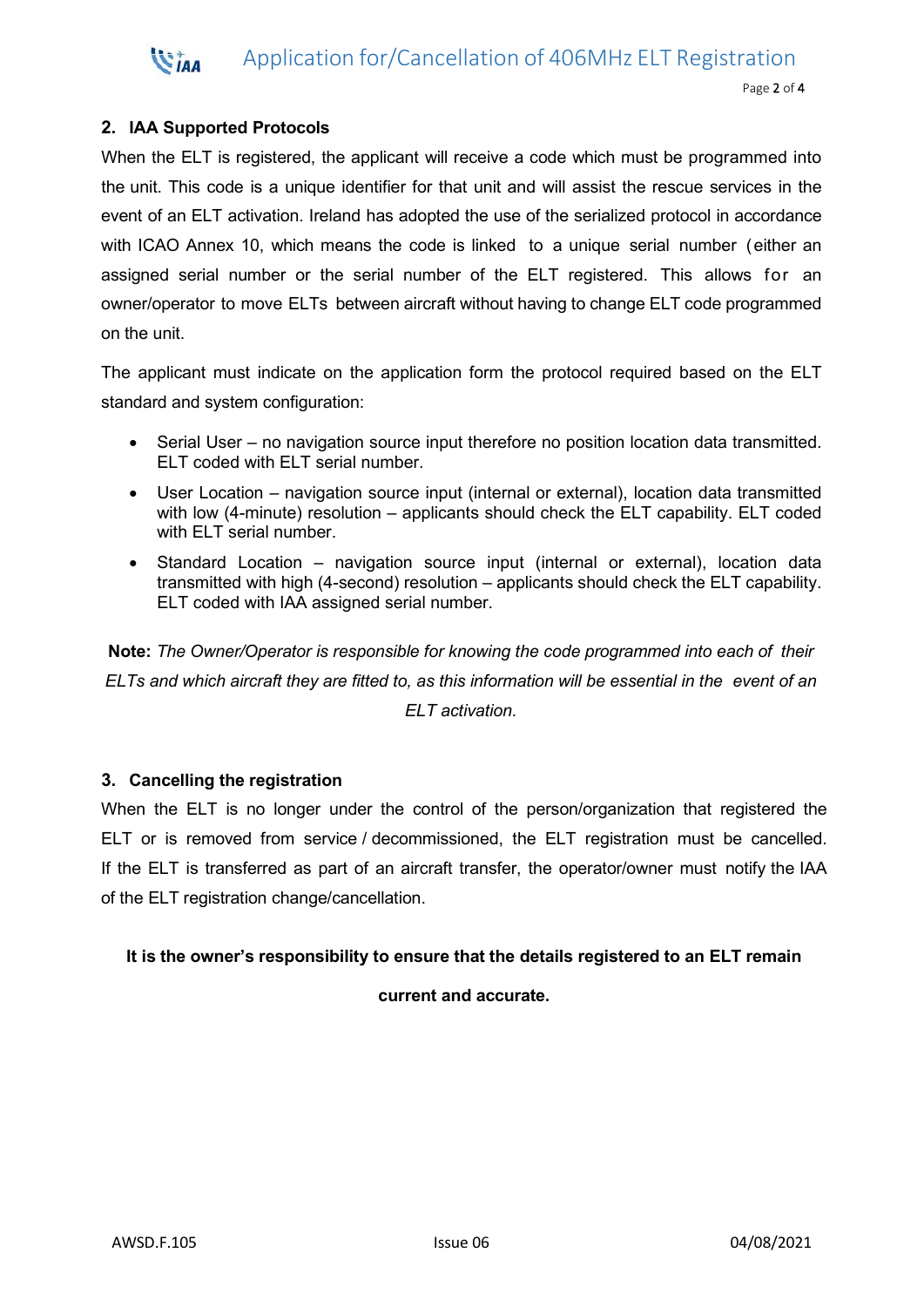#### Application for/Cancellation of 406MHz ELT Registration **WIAA**

## Part A – Registering an ELT

| <b>Aircraft Details</b>                             |           |  |
|-----------------------------------------------------|-----------|--|
| Aircraft Type:                                      |           |  |
| Aircraft Registration:                              |           |  |
| Type of Aircraft Operations:                        | Passenger |  |
|                                                     | Cargo     |  |
|                                                     | Private   |  |
|                                                     | Rescue    |  |
|                                                     | Military  |  |
| Maximum Number of Persons carried (including crew): |           |  |

| <b>ELT Details</b>                                                                                             |               |                          |  |
|----------------------------------------------------------------------------------------------------------------|---------------|--------------------------|--|
| *Beacon Manufacturer:                                                                                          |               |                          |  |
| *Beacon Model:                                                                                                 |               |                          |  |
| *Beacon Type Number:                                                                                           |               |                          |  |
| *Beacon Serial Number:                                                                                         |               |                          |  |
| Is an integral homer fitted?                                                                                   | $No$ $\Box$   | Yes                      |  |
| Is the integral homer a 121.5 MHz beacon?                                                                      | No.           | Yes                      |  |
| COSPAS/SARSAT beacon Type Approval Certificate number:                                                         |               |                          |  |
| Protocol required?                                                                                             | Serial User   |                          |  |
| See notes on previous page for description of the different protocols<br>(Section 2 – IAA Supported Protocols) | User Location | <b>Standard Location</b> |  |

\*From the label on the beacon

# Enter as appropriate below "Owner/Operator/Responsible Entity"

| <b>Primary Contact details</b> | <b>Alternate Contact Details</b> |
|--------------------------------|----------------------------------|
| Owner: -                       | Owner: -                         |
| Operator: -                    | Operator: -                      |
| Responsible Entity: -          | Responsible Entity: -            |
| Address:                       | Address                          |
|                                |                                  |
|                                |                                  |
|                                |                                  |
| Email:                         | Email:                           |
| 24 hour contact                | 24 hour contact                  |
| telephone number(s):           | telephone number(s):             |
| Name:                          | Name:                            |
| Signature:                     | Signature:                       |
| Date:                          | Date:                            |

Submit complete application forms to **[ELT@iaa.ie](mailto:ELT@iaa.ie)** or Airworthiness Standards, Irish Aviation Authority, The Times Building, 11-12 D'Olier St., Dublin 2. Please allow 10 working days for the application to be processed.

To change/delete the ELT registration details please complete Part B e.g. when the ELT is no longer under your control or when changing 24 hour contact details.